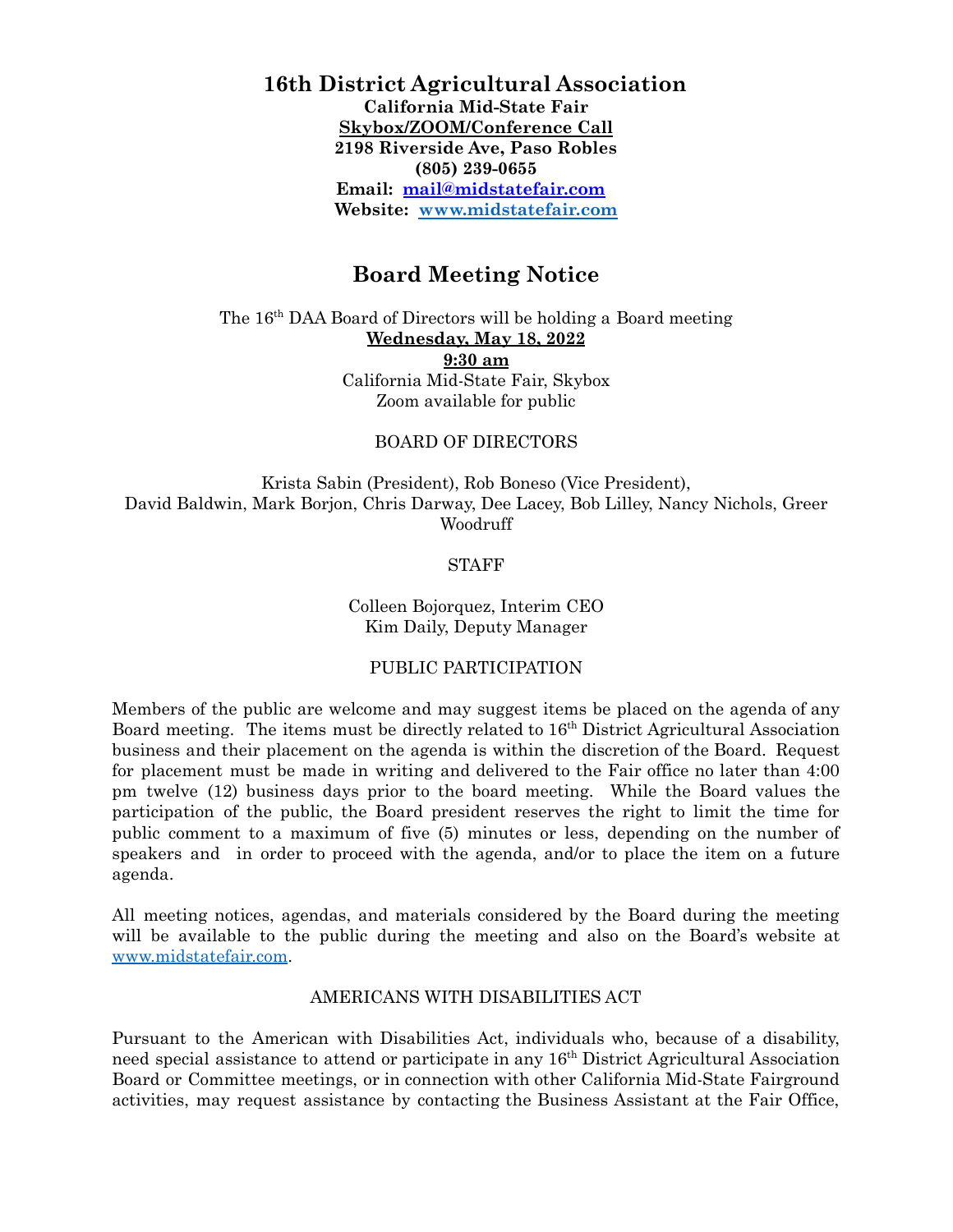2198 Riverside Ave, or by calling (805) 239-0655, during normal business hours of 9:00 am to 4:00 pm Monday through Friday.

### **16th District Agricultural Association California Mid-State Fair, Skybox 2198 Riverside Ave, Paso Robles Wednesday, May 18, 2022 9:30 a.m.**

# **AGENDA**

All matters noticed on this agenda may be considered for action. Items listed on the agenda may be considered in any order at the discretion of the Board President.

## Mission Statement

### *"To Celebrate our Dynamic Community"*

### Vision Statement

*"The 16 th District Agricultural Association produces the California Mid-State Fair, which preserves, promotes, and showcases agriculture, the arts, the talents of our citizens, and the traditions of our region while maintaining a dynamic multi-use and solvent year-round event center."*

- I. Call Meeting to Order President Sabin
- II. Introduction of Guests
- III. Roll Call Vote Declaration of Quorum
- IV. Flag Salute
- V. Approval of Absences
- VI. Approval of Minutes: April 20, 2022 Board Minutes

VII. Public Comment on Items Not on the Agenda: This is the time the public may address the Board on items other than those listed on the agenda. Public comments shall be limited to five (5) minutes or less per speaker, depending on the number of speakers. In accordance with state law, the Board will not comment or consider matters until and unless they are properly noticed for a future meeting. Comments on items which are listed elsewhere on the agenda should be held until that item is being considered so that public testimony can be considered at the time the item is deliberated.

VIII. Consent Agenda: Items hereunder on the Consent Agenda are considered routine, not requiring separate discussion and will be enacted in one motion. Individual Items A,1, is approved by the vote that approves the Consent Agenda, unless an item is pulled for separate consideration.

A. Approval of Committee Meeting Minutes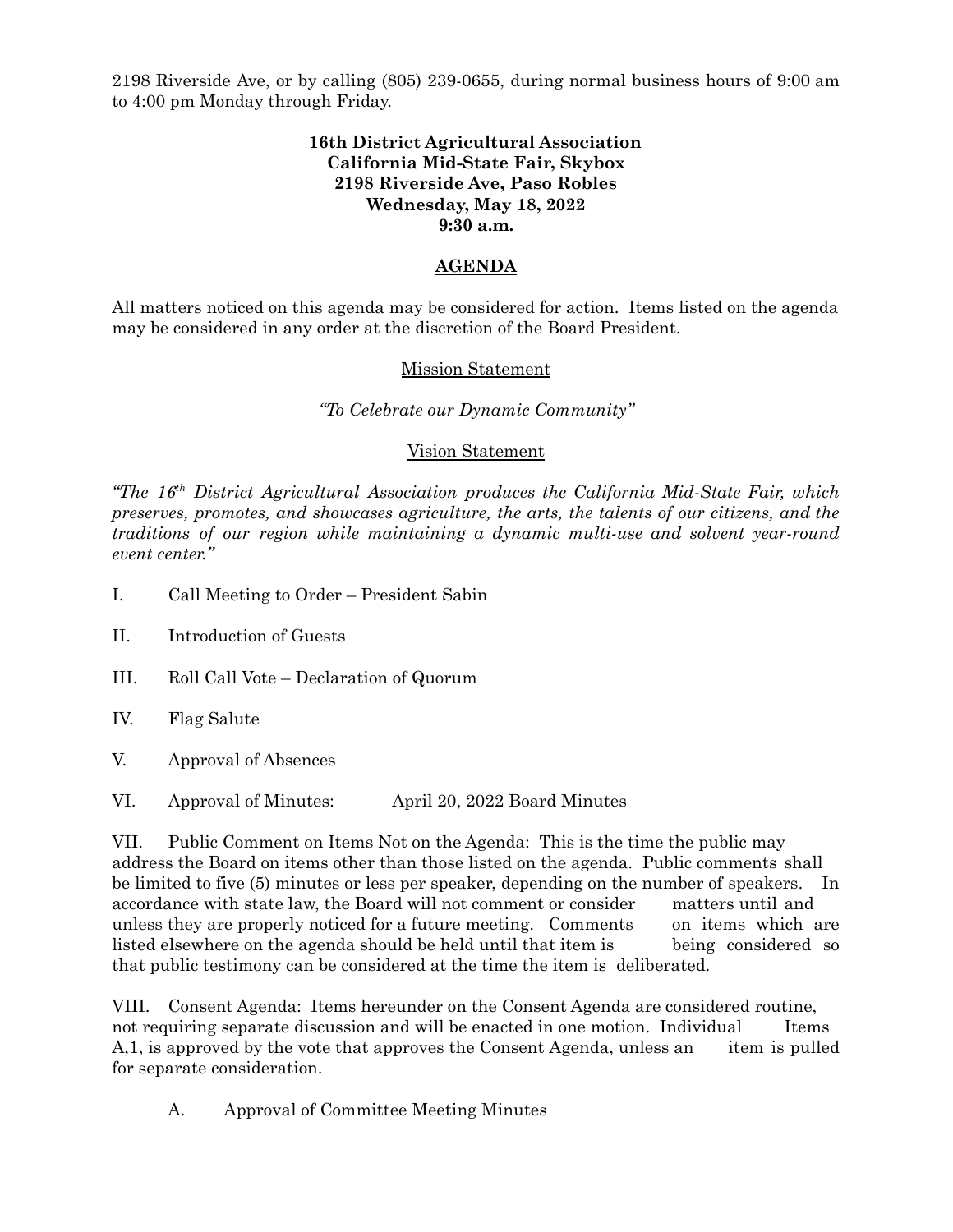- 1. Finance Committee Meeting, April 20, 2022
- B. Approval of Rental Agreement (Appendix A)
- C. Approval of Standard Agreements (Appendix B)
- IX. Old Business (Informational/Action by the Board)
- X. New Business (Informational/Action by the Board)
	- A. Heritage Foundation Report
	- B. Heritage Foundation Board Liaison Report Director Nichols
	- C. Committee Reports
		- 1. Finance Committee Report Director Darway
			- a. April Financials
			- b. Interim Event Schedule--Informational
			- c. Event Cost Analysis—Informational
			- d. Project Update
				- 1. Estrella Hall (funded by State)
				- 2. Pioneer Park (budgeted)
				- 3. Parking Lot (budgeted)
				- 4. Backstage Updates (budgeted)
				- 5. Main Gate Entrance
				- 6. 21 st and Riverside Property
			- e. Write off Stale Checks
			- f. Establish Doubtful Accounts
			- g. Board Discussion
		- 2. Executive Committee Report Director Sabin
		- 3. Agriculture Committee Report Director Lacey
		- 4. Operations Committee Report Director Lilley
		- 5. Fair Programs Committee Report Director Boneso
		- 6. Marketing Committee Report Director Woodruff
- XI. JWBYLF and Buyers Coalition Relationship
- XII. Premier Party
- XIII. Matters of Information
	- A. Staff Report